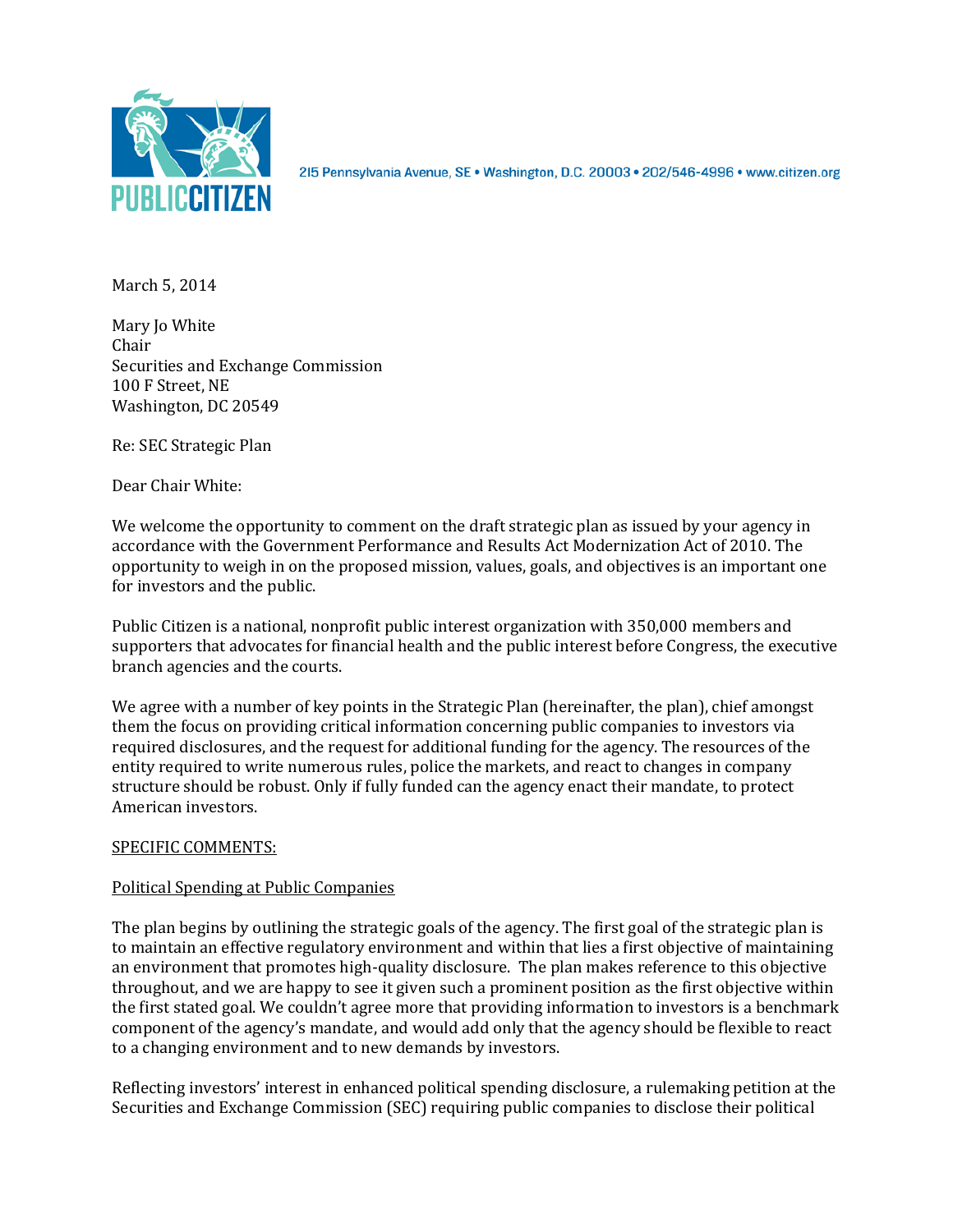spending to shareholders attracted a record level of support for SEC rulemaking, with more than 750,000 comment letters submitted – the vast majority in support and inputted by retail investors, institutional investors, and the public.[1]

As the plan goes into more detail on the meaning behind strategic goal one, one stated purpose is to "identify gaps and redundancies in regulation." Information about corporate political spending is a clear gap that investors are looking to their regulator to fill. Requests by shareholders provide important insight into this demand; a 2014 report by Glass Lewis found that in 2013 resolutions relating to political spending of a company were the most common shareholder proposal put forth during the proxy season for the third consecutive year.[2]

At the end of the objective 1.1 section, the plan references an indicator by which the agency will attempt to understand the demands of investors in the arena of disclosure, a metric tracking the number of research initiatives used to gather feedback from investors on the usefulness of disclosures. We agree wholeheartedly with this concept, and hope that the agency is sincere in trusting to the feedback they receive. In particular, this once again makes the argument for pursuing the political spending rulemaking, as the feedback from investors on this topic has been a full-throated and consistent cry for reform.

In strategic objective 1.3, the plan references that the agency intends to consistently reevaluate their regulatory framework to "provide sufficient protections as new products and services enter the market," and further that they plan to "highlight issues that may be of particular interest to investors." This implied nimbleness and receptivity to investor needs and concerns is an admirable goal, and again makes the case for reacting to the increased amount of corporate political spending and the huge number of shareholder resolutions filed on the topic--by far the highest number of any SRI issue.

Strategic goal 3 of the plan also makes a case for working on this rule. The agency stipulates that a key goal is to "facilitate access to the information that investors need to make informed investment decisions." Again, we couldn't agree more, and ask the agency to be diligent in updating their understanding of what it is investors need, and to react to those needs with rulemaking.

## Political Spending in More Detail

l

To go into further detail on the need for this rule: the initial rulemaking petition to the agency notes that "Absent disclosure, shareholders are unable to hold directors and executives accountable when they spend corporate funds on politics in a way that departs from shareholder interests."

Undisclosed corporate political spending can encourage behavior that poses legal, reputational and operational risks to companies and systemic risks to the economy. The Supreme Court stated that complete real-time disclosure of public company political spending allows shareholders to "determine whether their corporation's political speech advances the corporation's interest in making profits." Corporations use treasury funds to make a variety of political expenditures, including direct contributions to state-level political candidates, including judges, to fund ballot initiatives, political parties and a range of tax-exempt entities, such as trade associations and 527 organizations that engage in political activity. Corporations may also contribute funds to finance political advertising on public policy issues or to advocate for or against the election of particular candidates.

<sup>1</sup> File No. 4-637, *Petition to Require Public Companies to Disclose to Shareholders the Use of*

*Corporate Resources for Political Activities*. [https://www.sec.gov/rules/petitions/2011/petn4-637.pdf.](https://www.sec.gov/rules/petitions/2011/petn4-637.pdf) 2011.

<sup>2</sup> "Political Contributions – A Glass Lewis Issue Report," Glass Lewis, 2014.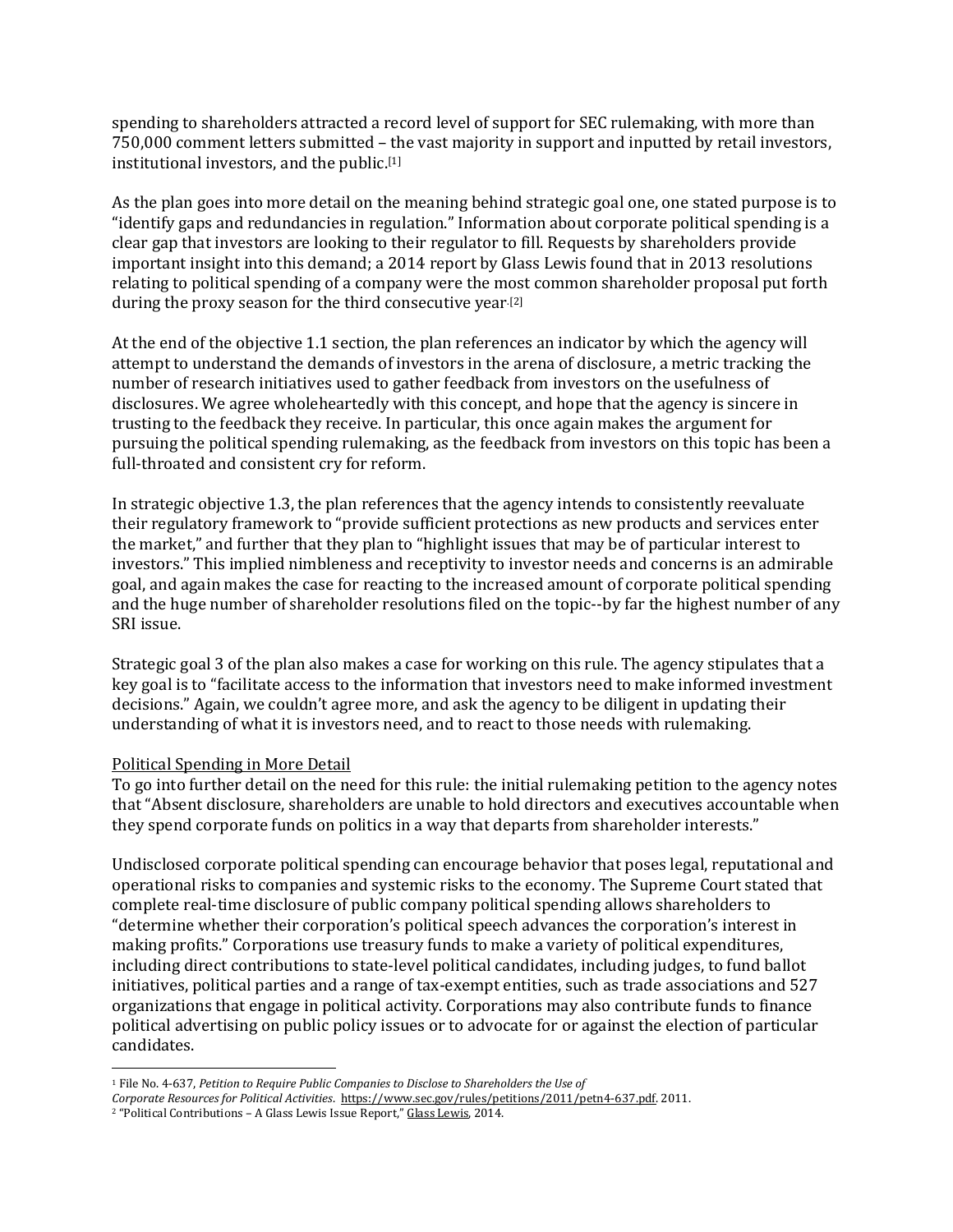These activities are subject to a variety of state and federal laws, but there are no current rules that require that companies disclose this spending to their shareholders, due to this it is essentially impossible for an investor to obtain a full picture of any individual company's political spending, with the exception of those companies that have chosen to voluntarily disclose this information. Without an SEC rule requiring full disclosure for all public companies, shareholders have no uniform means to monitor these activities, or assess the risks of corporate political spending. Full disclosure would allow investors to manage, and potentially mitigate, the full range of risks presented by corporate political spending.

In strategic goal 3, Chairwoman Mary Jo White is quoted saying, "We have to provide information in ways that investors want to receive it. Investor outreach is crucial to success. Finding out what is on investors' minds will improve the overall quality of the information we provide." We couldn't agree more that the agency must listen to investors to provide them with information they demand to make informed investment decisions. This is yet another opportunity in the plan to highlight he most demanded rulemaking by investors in the agency's history—the political spending rule—and make clear that the agency will not be ignoring the constituency it states clearly in its plan it wants to listen to. We urge the agency to include in strategic objective 3.1 a mention of this rule, and to live up to the stated goals of outreaching to investors to determine what they need in objective 3.2.

## Executive Compensation

We were happy to see executive compensation mentioned by name in the strategic plan's objective 1.1. Reigning in out of control CEO pay is an obvious investor priority that has been mandated by Congress and that the SEC must promulgate rules on. Investors look forward to the agency finalizing rules on the decoupling of systemically risky behavior from compensation packages and on clawbacks of executive compensation. In the disclosure arena, the agency has proposed a rule on the ratio of CEO-to-median worker pay. We look forward to the implementation and enforcement of that rule.

# Forced Arbitration Clauses

Also within objective 1.1, the agency references the need to "enhance the regulation of broker dealers, clearing agents, and other major market participants." This priority provides an excellent opportunity to take a hard look at what we consider to be an abusive investor practice ubiquitous in broker-dealer contracts and increasingly present in financial advisor contracts: predispute binding mandatory (or forced) arbitration clauses. Under section 921 of Dodd-Frank, the SEC was granted authority to stop brokers and investment advisors from forcing investors to give up the right to go to court. We encourage the agency to take this authority seriously and to ban forced arbitration clauses in contracts that investors enter into with brokerage firms and investment advisors. Action of this nature by the agency would help reverse a larger trend by the securities industry of using contractual fine print to force investors out of the courts and into private arbitration forums that often favor the investment firms.

In addition, at least one brokerage firm is seeking to add a waiver of class actions with the forced arbitration clause in the fine print of its investor contract. Class action bans would shield firms from being held accountable for practices that harm large numbers of investors but where each financial injury is too small for most individuals to seek redress on their own.

Brokerage firms were responsible for many fraudulent actions that led to or arose from the financial crisis. Ensuring that investors can choose the forum in which to resolve disputes with broker-dealers and investment advisors is critical both to remedying those past abuses and